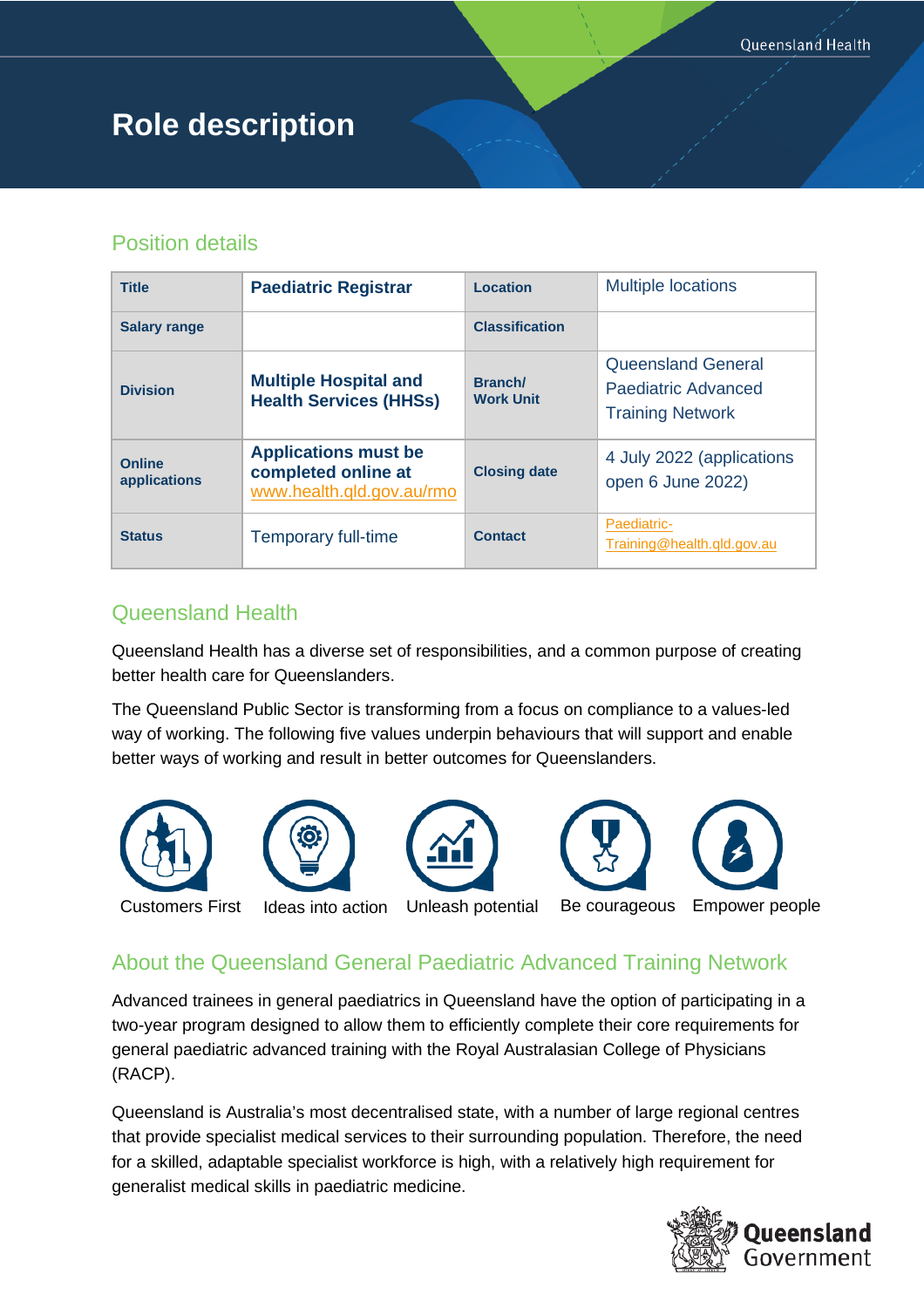The goals of the network are as follows:

- 1. To help provide Queensland with suitably trained and qualified general paediatricians, particularly in outer metropolitan and regional sites.
- 2. To help facilitate the acquisition of additional skills, or even dual qualifications, for trainees requiring a subspecialty interest to support regional practice.
- 3. To more efficiently utilise the current resources for general paediatric advanced training in Queensland, including better use of training resources outside the tertiary hospitals.
- 4. To allow regionally-oriented trainees to have equitable access to tertiary hospital components of advanced training.
- 5. To allow trainees in the larger centres to have equitable access to community paediatrics and rural general paediatrics

The network will facilitate appointment to a paediatric registrar position for applicants commencing first or second year of advanced training in general paediatrics in 2023. Trainees will remain on the network for two years, during which time core training requirements will be met. The third year of advanced training is deliberately left open for trainees to pursue further opportunities such as senior registrar-like positions, additional subspecialty experience, or jobs interstate or overseas.

### Participating network hospitals

Training will be hosted primarily at the Queensland Children's Hospital, the Townsville University Hospital and the Gold Coast University Hospital. The following Queensland and New South Wales hospitals are accredited for components of advanced training in general paediatrics and may participate in the network model as secondment sites:

Bundaberg Hospital Caboolture Hospital Cairns Hospital Gladstone Hospital Hervey Bay Hospital Ipswich Hospital Leading Steps Paediatric Clinic Lismore Hospital (NSW) Logan Hospital Mackay Base Hospital

Mt Isa Hospital Redcliffe Hospital Redland Hospital Rockhampton Hospital Sunshine Coast University Hospital The Prince Charles Hospital Toowoomba Hospital Tweed Hospital (NSW) Royal Brisbane and Women's Hospital and Mater Mothers' Hospital (Neonatal Intensive Care)

#### About the role

This is a generic role description. The role may vary between Hospital and Health Services (HHSs) depending on the level of experience of the trainee and the services provided by individual HHSs.



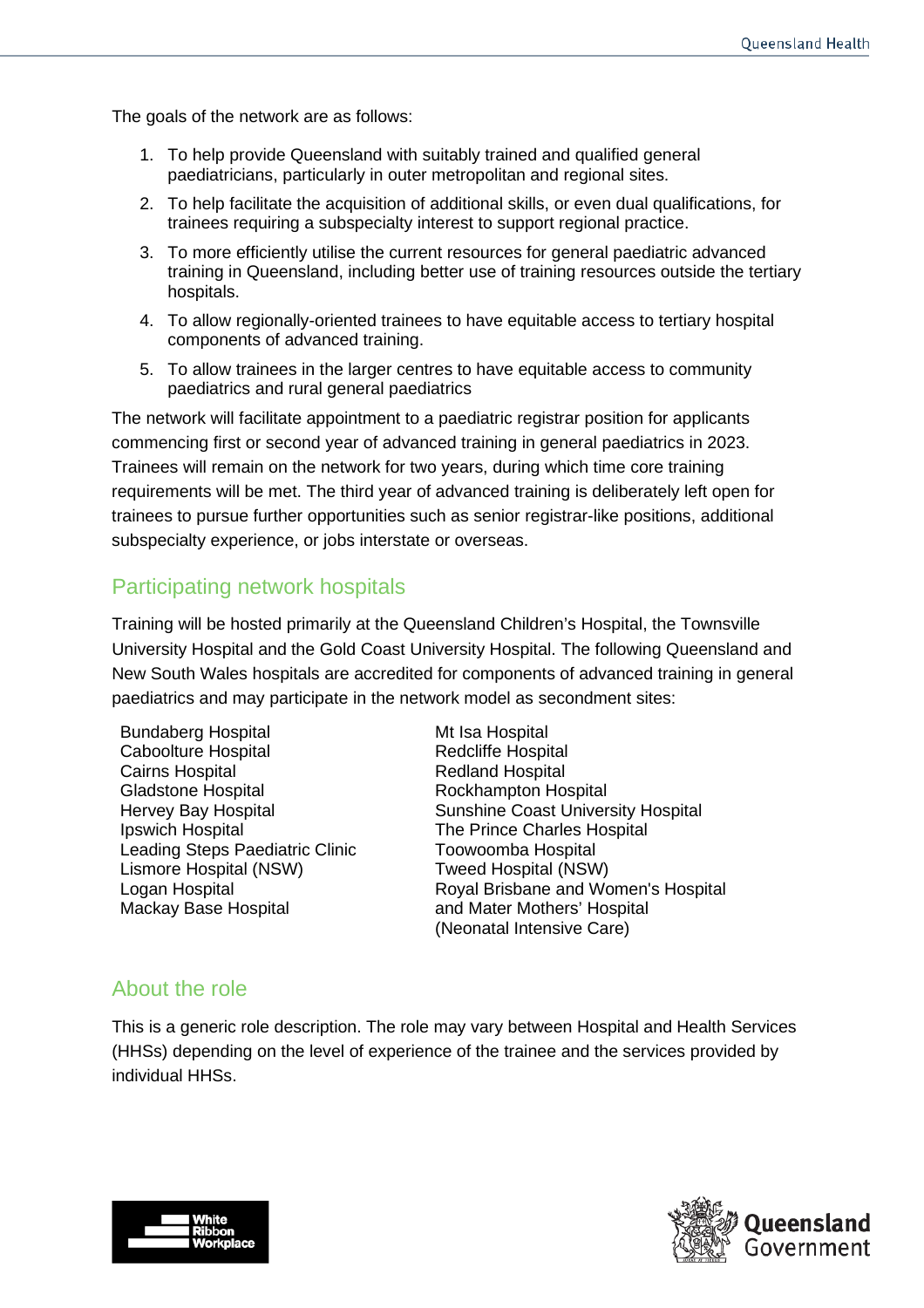#### Purpose

The primary function of the position is to provide high quality clinical care to both inpatients and outpatients in any Hospital and Health Service within the General Paediatric Advanced Training Network to which you are appointed. The registrar will be involved in education and research activities, will provide clinical support and set a professional example to more junior clinical staff.

The position is accredited for training with the Royal Australasian College of Physicians (RACP), General Paediatric Specialist Advanced Training Committee. Successful applicants are expected to be committed to completing training in general paediatrics.

#### Key responsibilities

An advanced training position is a leadership role with significant responsibility. As an advanced trainee in general paediatrics, you represent the department in which you are working, as well as your respective consultants. You should be an exemplary role model for all basic trainees and other more junior staff. You should present yourself as the consummate professional with patient care, safety and confidentiality at the heart of everything you do.

Your responsibilities will depend on the rotation you are allocated. In general, you will be required to manage both inpatient and outpatient care simultaneously (if applicable), delegate effectively where appropriate and exercise good time management in preparation for life as a consultant paediatrician. Your philosophy of care should be one of holistic assessment and management, including family centred care.

It is expected that you will:

- Provide supervision, teaching and support to junior medical staff and medical students and lead by example in behaviour and attitude.
- Provide ongoing clinical care of patients, including appropriate assessment and management under the supervision of the treating consultant. This includes, but is not limited to, attending acute and elective admissions during normal working hours, review of inpatients, outpatient clinics and leading consultant ward rounds. It is expected that you will have an in-depth knowledge of any inpatients and relevant outpatients, their clinical problems and psychosocial issues.
- Communicate culturally appropriately and empathetically with patients and their families. It is the advanced trainee's responsibility to ensure that patients and next of kin are aware and understand, if possible, the patient's diagnosis, management plan and any consequences of recommended treatment.
- Pay particular attention to unwell children and babies with frequent reviews, organise management as appropriate, including referral for retrieval or PICU, and ensure that there is relevant documentation in the medical record.
- Coordinate appropriate referral to other specialty departments and services.
- Arrange and take part in Telemedicine with sub-specialist for inpatients and out patients.
- Instigate and follow up appropriate investigations, including outpatient pathology and radiology where appropriate.



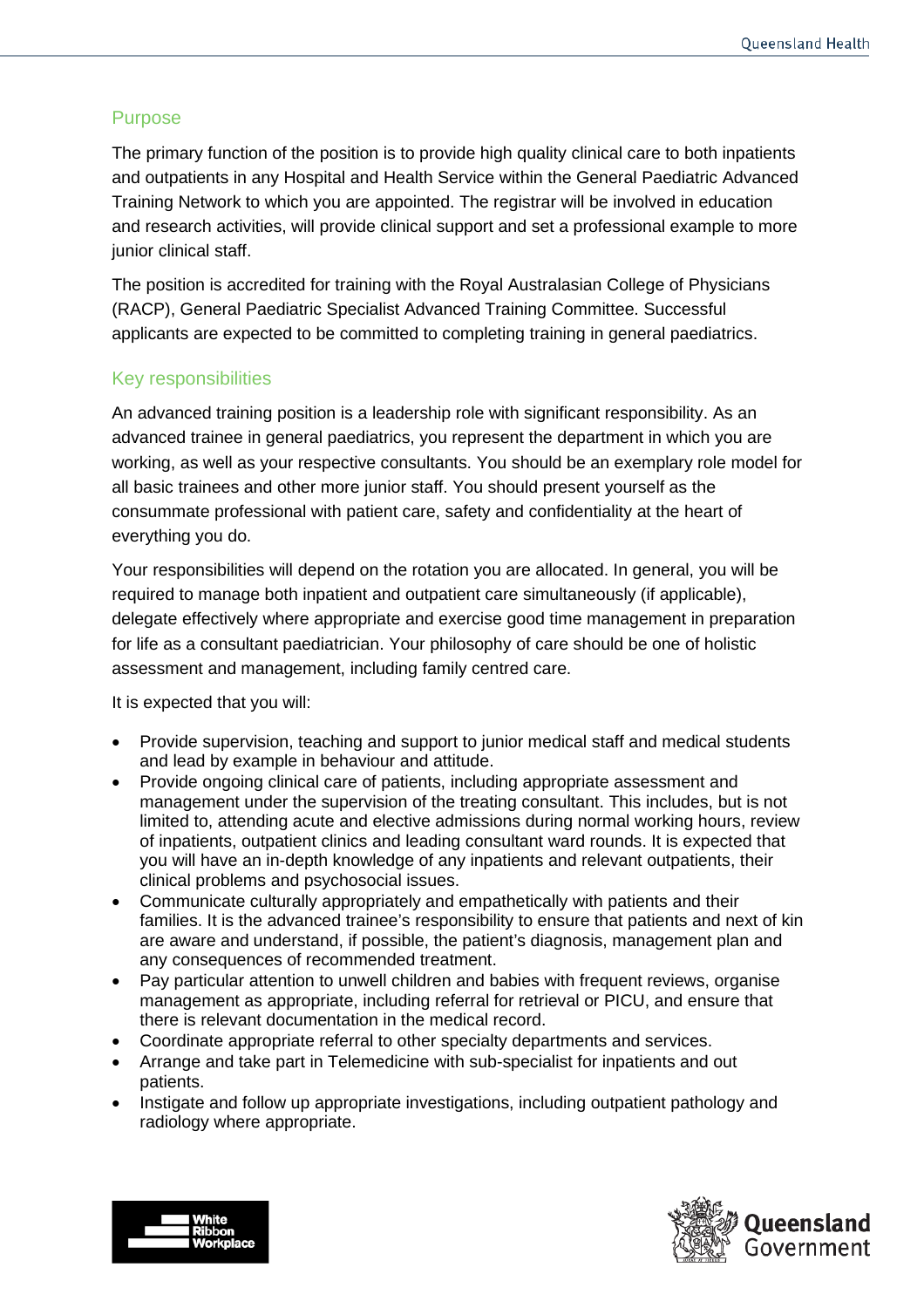- Organise and co-ordinate inter-hospital transfers (accepting and referring patients to other hospitals).
- Formulate management plans independently but also to implement the decisions of senior medical staff. You are expected to keep your supervising consultant informed of patient issues and seek his/her advice if you are unsure of management or if a child or neonate is critically unwell.
- Be responsible for the communication of the unit to other health professionals, including the completion of discharge summaries in a timely manner by junior medical staff. In particular, it is also expected that you will correspond directly with general practitioners where appropriate.
- Oversee the documentation of any changes to management clearly and concisely in the medical record to allow good continuity of patient care after hours.
- Hand over critically unwell patients or any outstanding investigation results to the covering registrar.
- Lead team meetings or family conferences under consultant supervision.
- Demonstrate understanding of community resources and understanding of preventive care
- Maintain the development of professional knowledge and skills through active involvement in the education programs of the hospital, the general paediatric advanced training educational program and the RACP. This includes maintenance of appropriate neonatal resuscitation and advanced paediatric life support skills.
- Support research or quality improvement activities of the unit as directed.
- Participate in the on-call after hours' roster of the facility as appropriate.
- Contribute to other activities as defined by the director of the unit.

#### Qualifications/Professional registration/other essential requirements

- successful completion of RACP Basic Training including the written and clinical exams (or a pass in the written exam and awaiting results of the clinical exam or planning to sit the clinical exam in 2022)
- Commencing first or second year of advanced training in general paediatrics in 2023
- General registration with the Medical Board of Australia
- Current registration with the Royal Australasian College of Physicians (RACP)

#### How to apply

Refer to the How to apply document on the network webpage [www.health.qld.gov.au/employment/work-for](http://www.health.qld.gov.au/employment/work-for-us/clinical/medical/recruitment/training/advanced-paediatric)[us/clinical/medical/recruitment/training/advanced-paediatric](http://www.health.qld.gov.au/employment/work-for-us/clinical/medical/recruitment/training/advanced-paediatric)

#### Pre-employment screening

Pre-employment screening, including criminal history and discipline history checks, may be undertaken on persons recommended for employment. The recommended applicant will be required to disclose any serious disciplinary action taken against them in public sector employment.